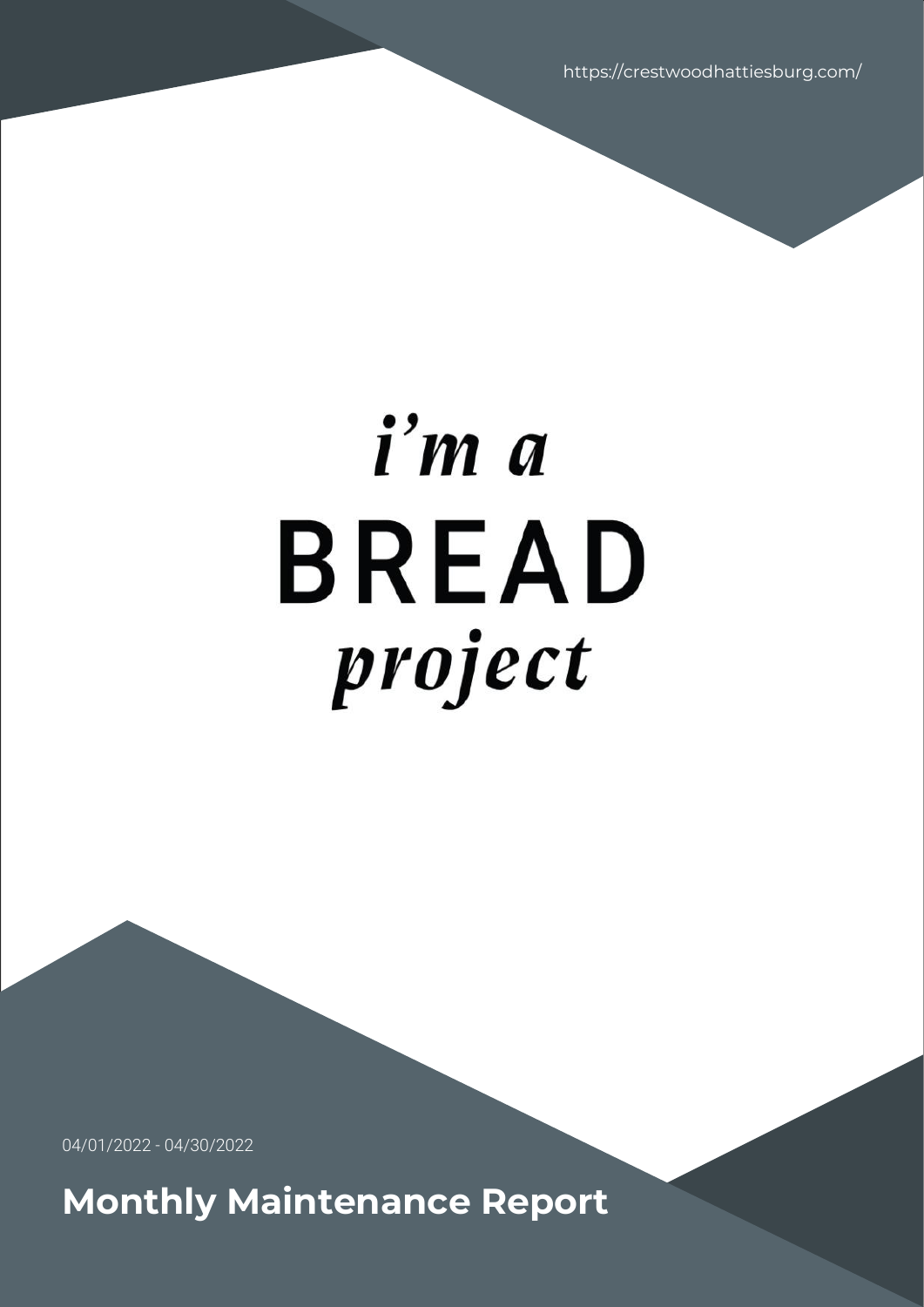## **BREAD**

At BREAD, we protect and maintain your website so that you and your business can win. As a business owner, you have too much on your plate to waste time concerned with whether-or-not your site is functioning properly. Time is precious and our maintenance can give you the peace of mind you need to focus on your business.

The following maintenance report contains the data from key categories relevant to website operation and performance. With your current PLUS Package subscription, we provide several services in order to maintain stability within your website performance. Within this report, you'll find simplified information about your website's updates, security, history, performance, and analytics that can help you discern where you are and drive your future growth.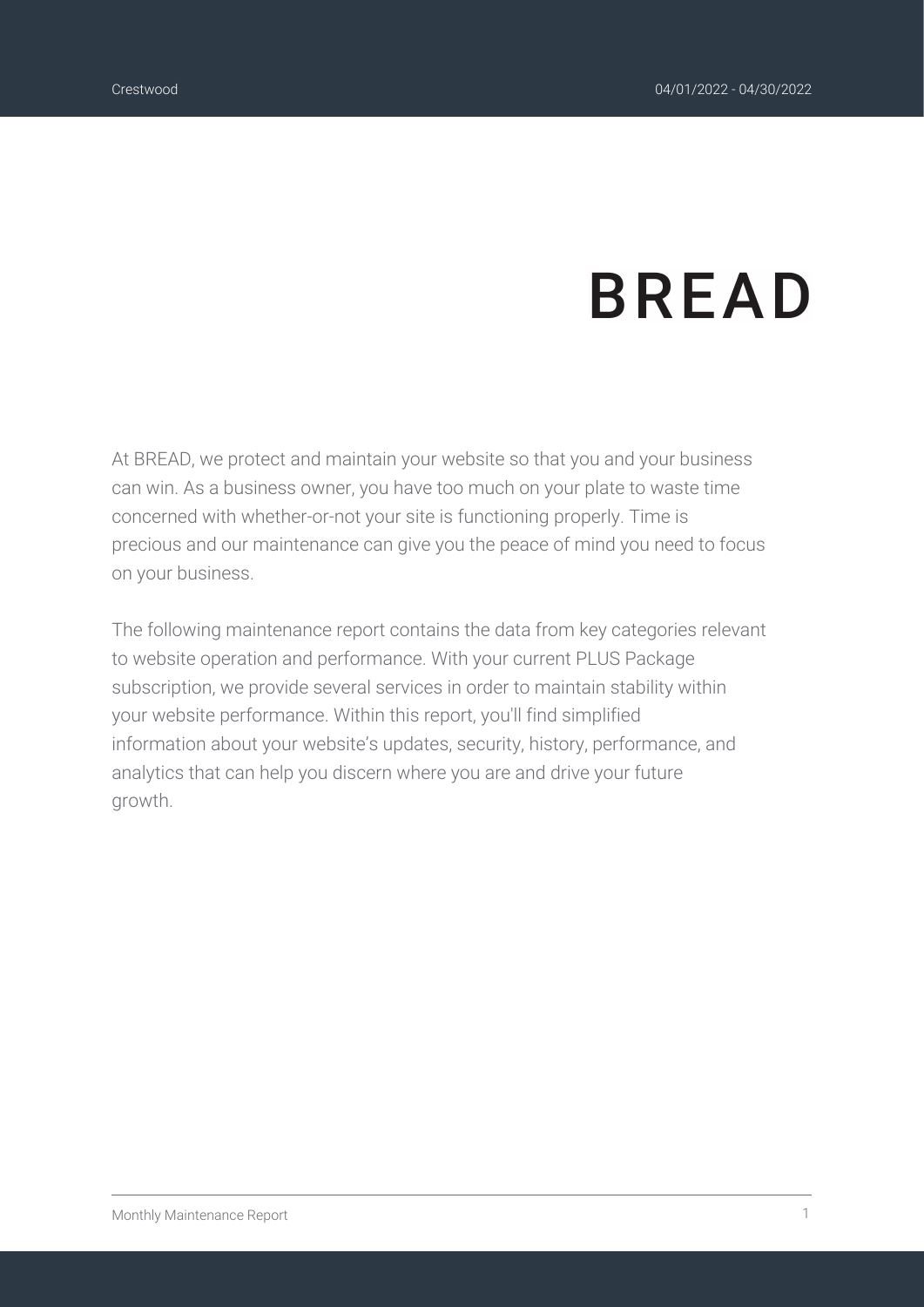### **OVERVIEW**



Website: https://crestwoodhattiesburg.com/ IP Address: 34.105.30.128 WordPress Version: 5.9.2



### **BACKUPS**

Backups created: 93; Latest one on: 05/03/2022 9:15



### **UPDATES**

Updates performed: 5



### **UPTIME**

Overall uptime: 100.000%



### **ANALYTICS**

Pageviews: 1314; Site sessions: 411



#### **SECURITY**

Your website is safe



#### **PERFORMANCE**

PageSpeed score: 43; YSlow score: 79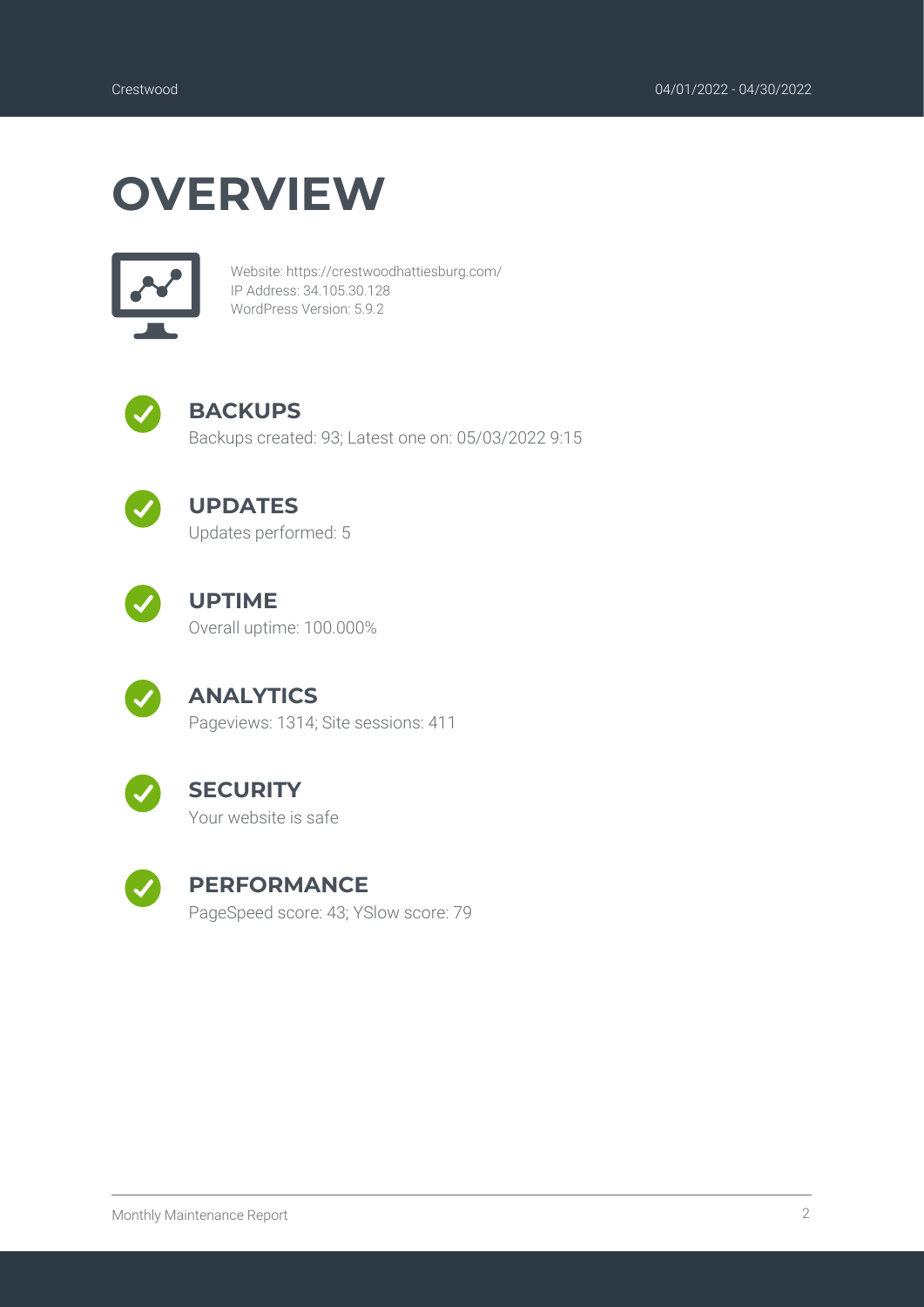

*04/01/2022 to 04/30/2022*

Backups created: **31** Total backups available: **93**

### LATEST BACKUPS





Backup size 265.2MB



Active Theme Creative Bread Studio



Active Plugins 14

Published posts 1

 $\odot$ 

Approved comments 1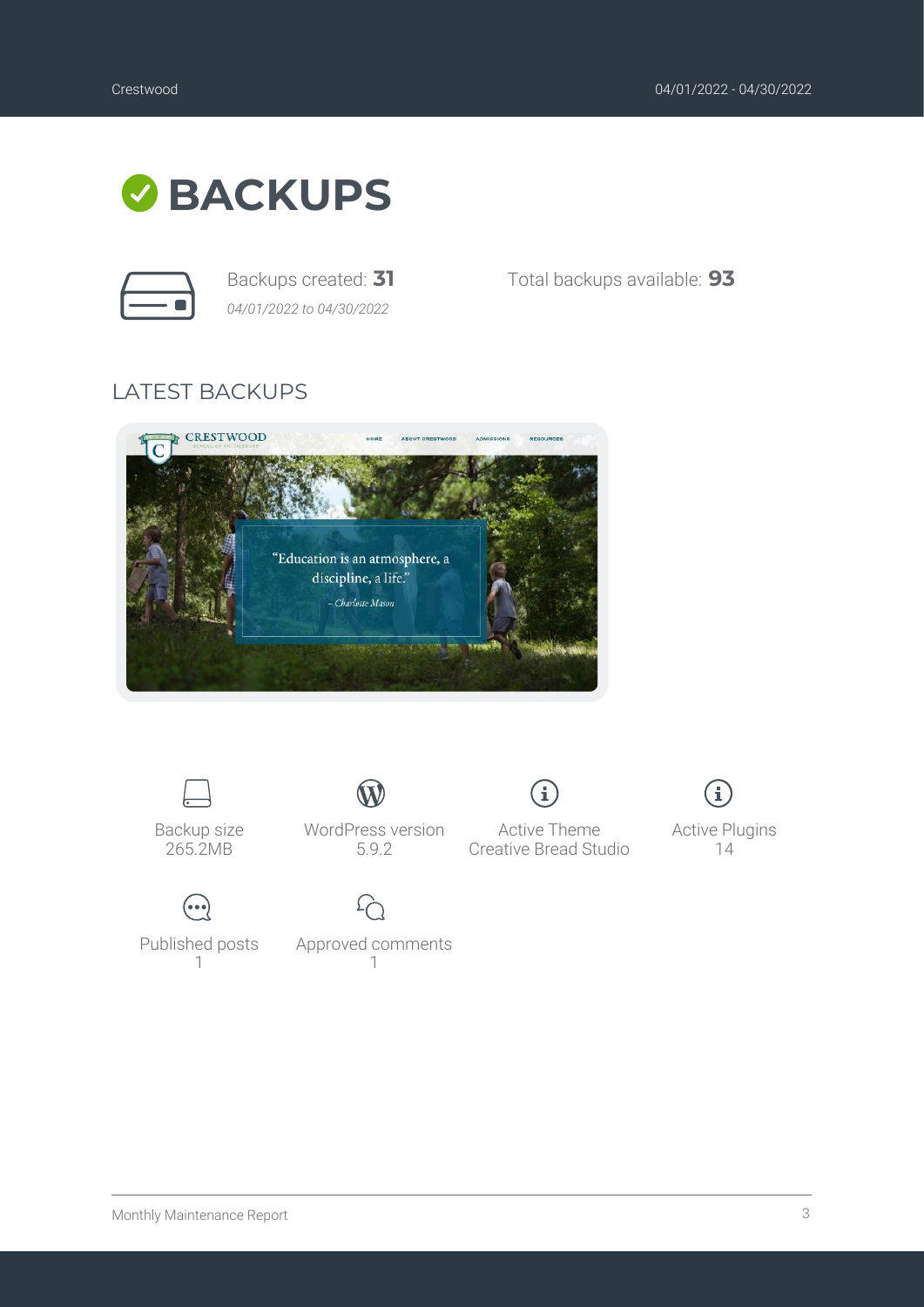### **UPDATES**



Total updates performed: **5** *04/01/2022 to 04/30/2022*

### OVERVIEW

Plugin updates

**4**

Theme updates

### UPDATES HISTORY

| Plugin name             | Plugin version              |               | Date                      |            |
|-------------------------|-----------------------------|---------------|---------------------------|------------|
| Yoast SEO               |                             |               | 18.3 $\rightarrow$ 18.5.1 | 04/07/2022 |
| <b>WPForms</b>          | $1.7.2.2 \rightarrow 1.7.3$ |               |                           | 04/07/2022 |
| The Events Calendar PRO | 5.12.1                      |               | $\rightarrow 5.12.2$      | 04/07/2022 |
| The Events Calendar     | 5.14.0.4                    | $\rightarrow$ | 5.14.1                    | 04/07/2022 |

**1**

| Theme name | Theme version               |  | Date |            |
|------------|-----------------------------|--|------|------------|
| Divi       | $4.14.8 \rightarrow 4.16.1$ |  |      | 04/07/2022 |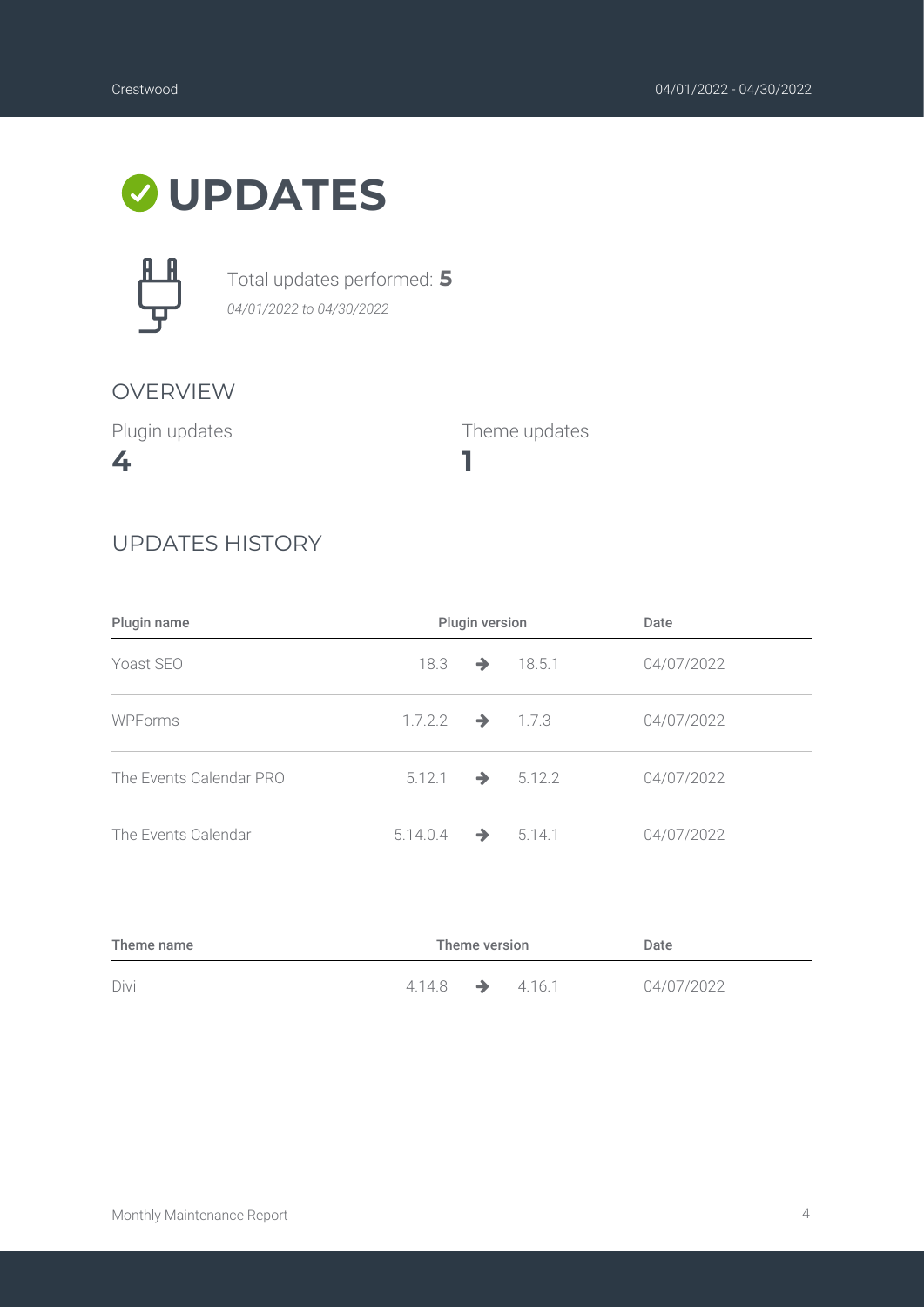### **UPTIME**



Up for: **26d 14h** Overall Uptime: **100.000%**

### OVERVIEW

| 100%          | 10  |
|---------------|-----|
| last 24 hours | las |

**100%** st 7 days last 30 days

**89%**

### UPTIME HISTORY

| Event         | Date       | Reason                          | <b>Duration</b> |
|---------------|------------|---------------------------------|-----------------|
| UP            | 04/04/2022 | $\hspace{0.1mm}-\hspace{0.1mm}$ | 26d 14h         |
| <b>PAUSED</b> | 04/04/2022 | $\hspace{0.1mm}-\hspace{0.1mm}$ | 12s             |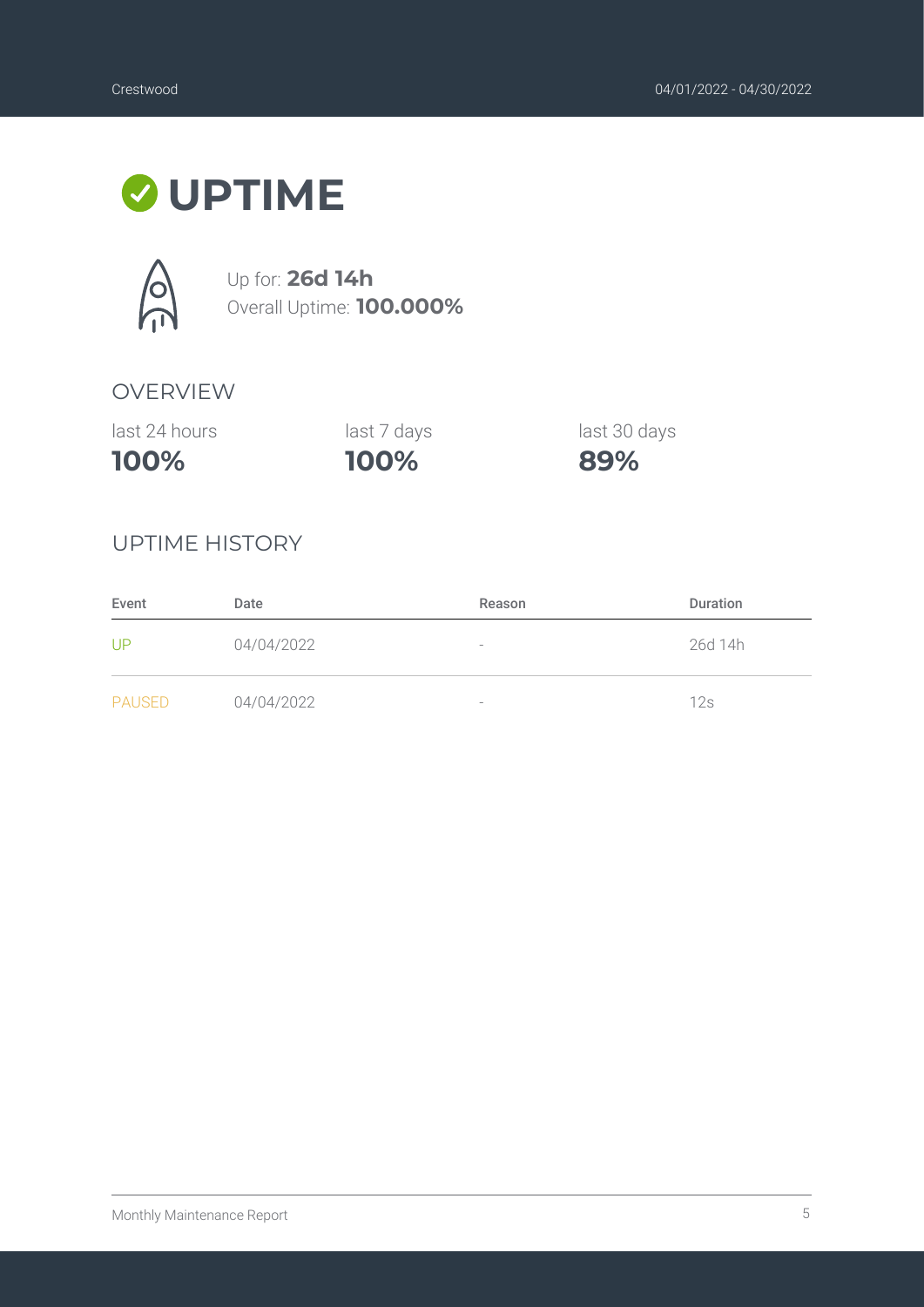



Traffic up by: **103%** *04/01/2022 to 04/30/2022*

### OVERVIEW





**02m:30s** Session duration  $22%$ 

#### SESSIONS

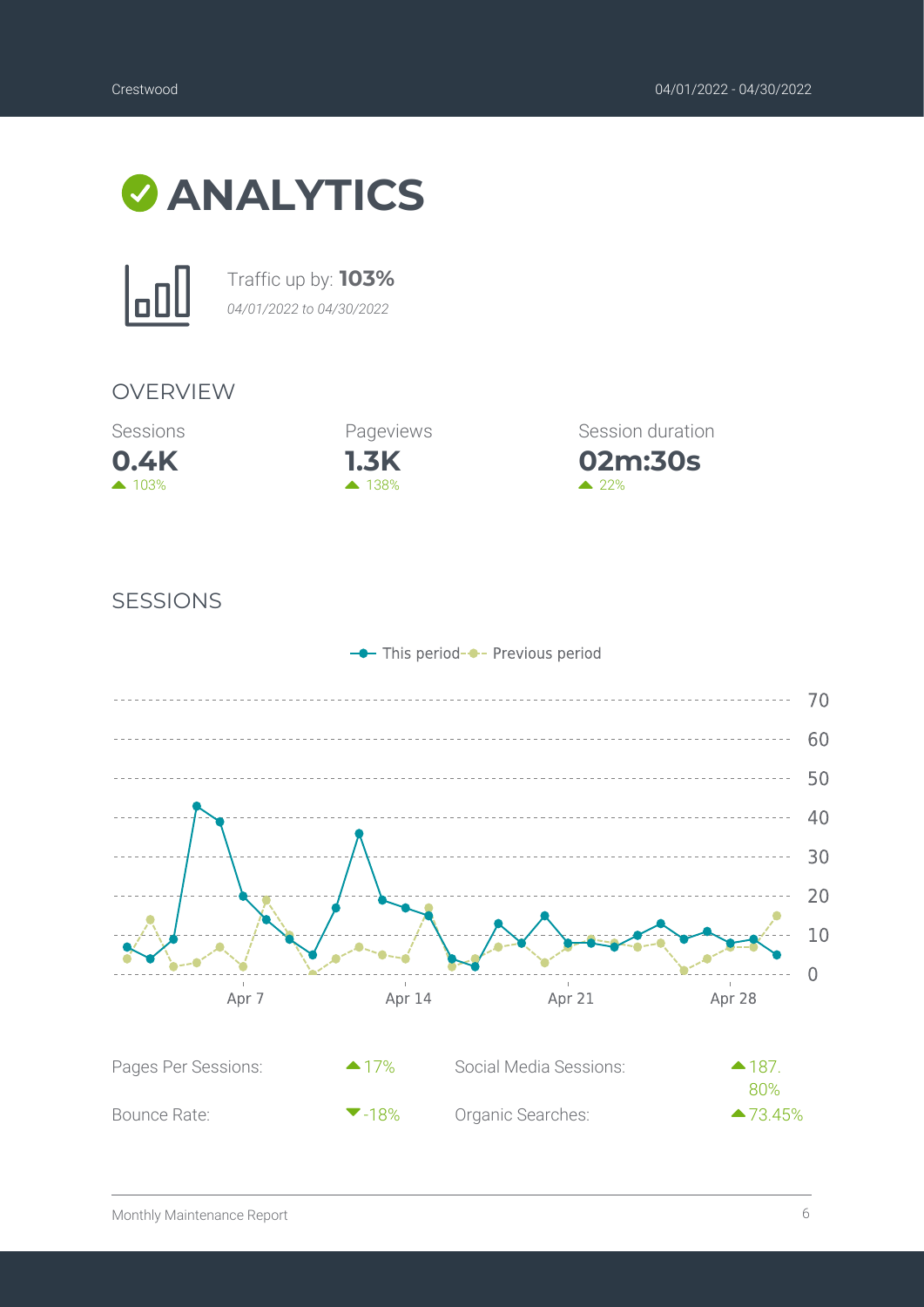| <b>Referrers</b>     | <b>Sessions</b> |
|----------------------|-----------------|
| google               | 169             |
| (direct)             | 91              |
| l.facebook.com       | 85              |
| m.facebook.com       | 19              |
| duckduckgo           | 11              |
| <b>Countries</b>     |                 |
|                      | <b>Sessions</b> |
| <b>United States</b> | 402             |
| China                | 6               |
| France               | 1               |
| (not set)            | 1               |
| Sweden               | 1               |

| Pages                     | Sessions |
|---------------------------|----------|
|                           | 481      |
| /about-crestwood/         | 291      |
| /admissions/              | 217      |
| /frequently-as ked-questi | 152      |
| /crestwood-resources/     |          |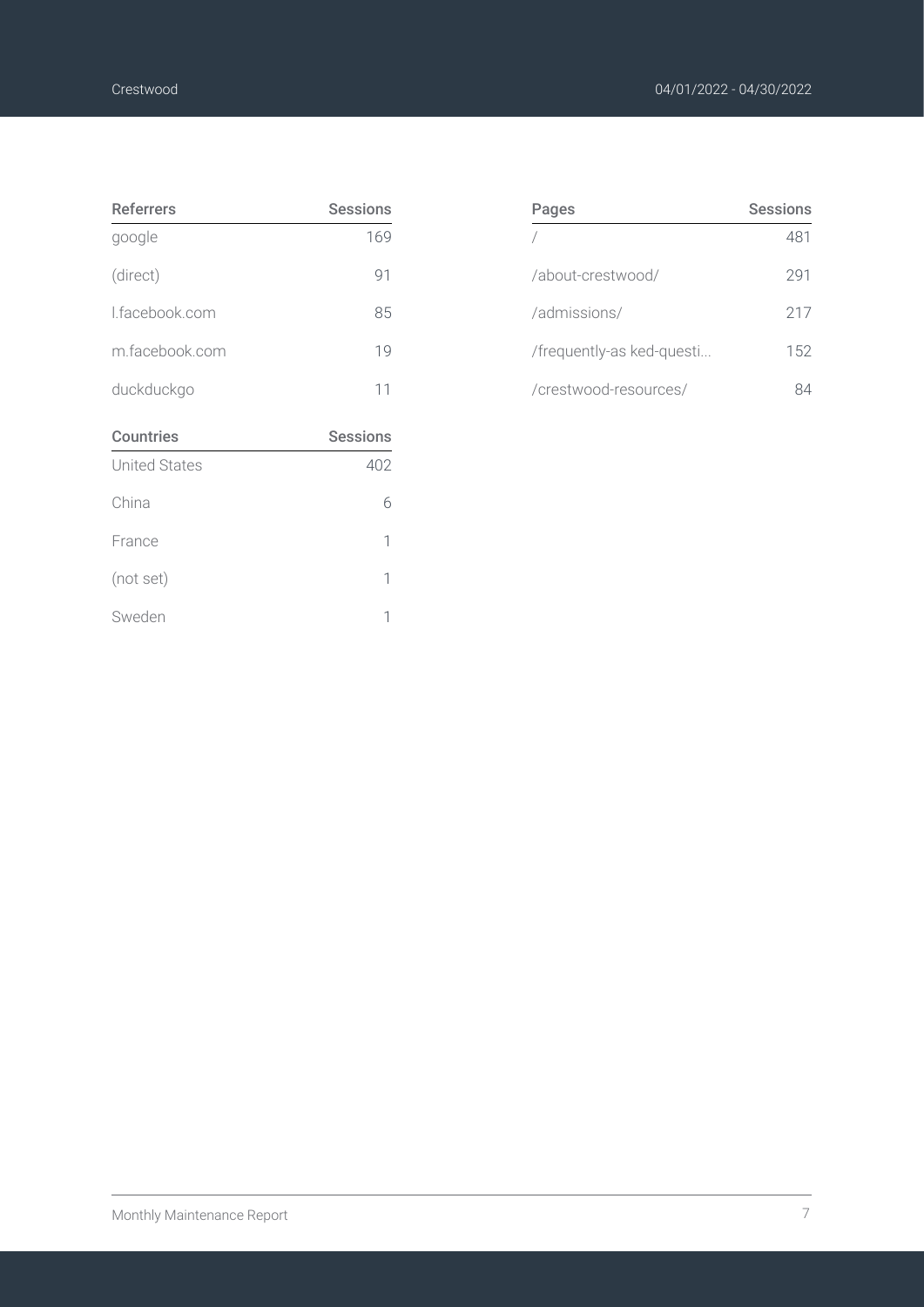### **SECURITY**



Total security checks: **4** *04/01/2022 to 04/30/2022*

### MOST RECENT SCAN

*04/25/2022*

| Status:        | - Clean |                  |                    |  |
|----------------|---------|------------------|--------------------|--|
| Malware: Clean |         | Web Trust: Clean | Vulnerabilities: 0 |  |

### SECURITY SCAN HISTORY

| Date            | Malware | <b>Vulnerabilities</b> | <b>Web Trust</b> |
|-----------------|---------|------------------------|------------------|
| 04/25/2022 6:05 | Clean   | Clean                  | Clean            |
| 04/18/2022 7:30 | Clean   | Clean                  | Clean            |
| 04/11/2022 4:44 | Clean   | Clean                  | Clean            |
| 04/04/2022 8:01 | Clean   | Clean                  | Clean            |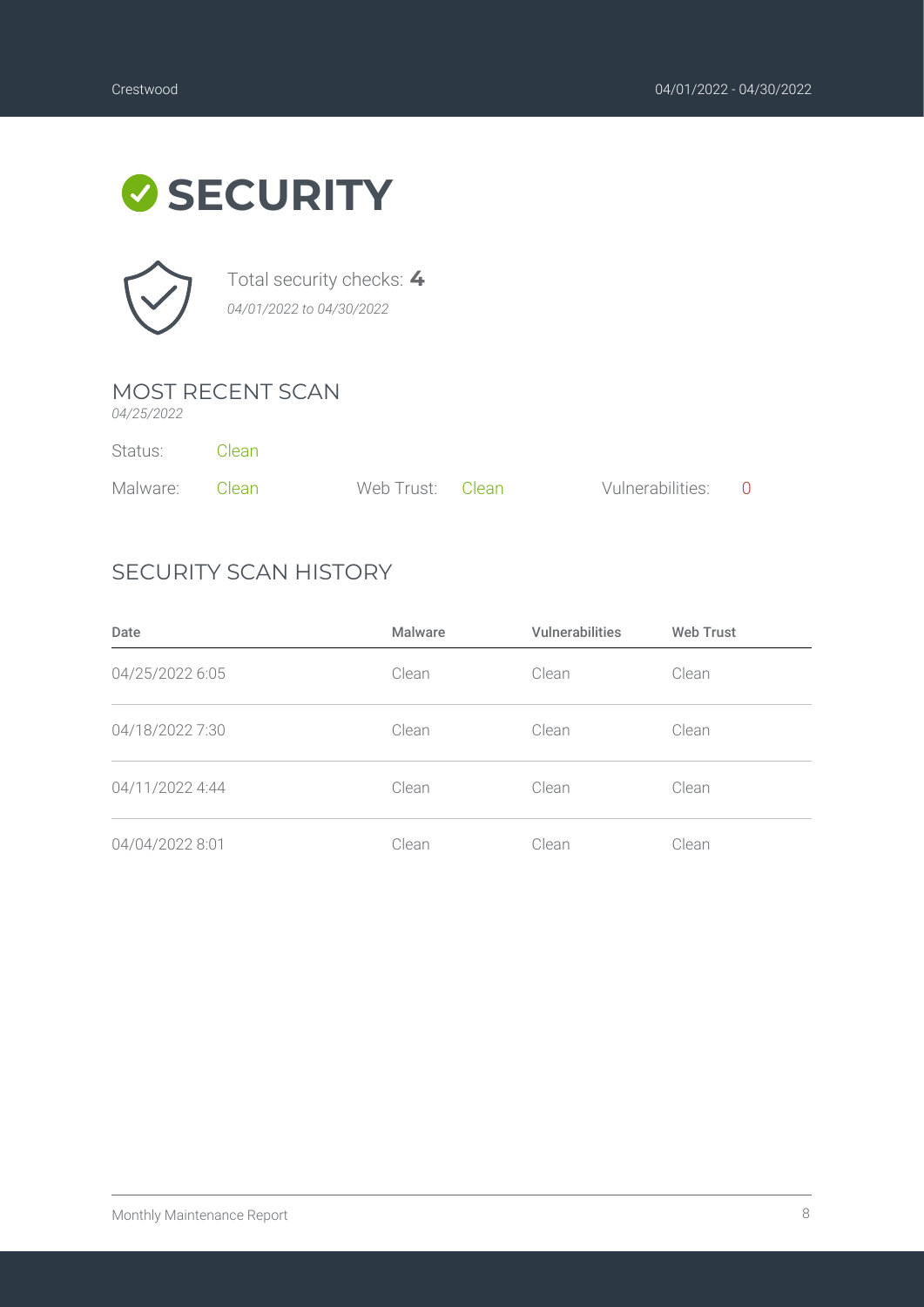### **PERFORMANCE**



Total performance checks: **4** *04/01/2022 to 04/30/2022*

MOST RECENT SCAN

*04/25/2022*

PageSpeed Grade



PERFORMANCE OVERVIEW





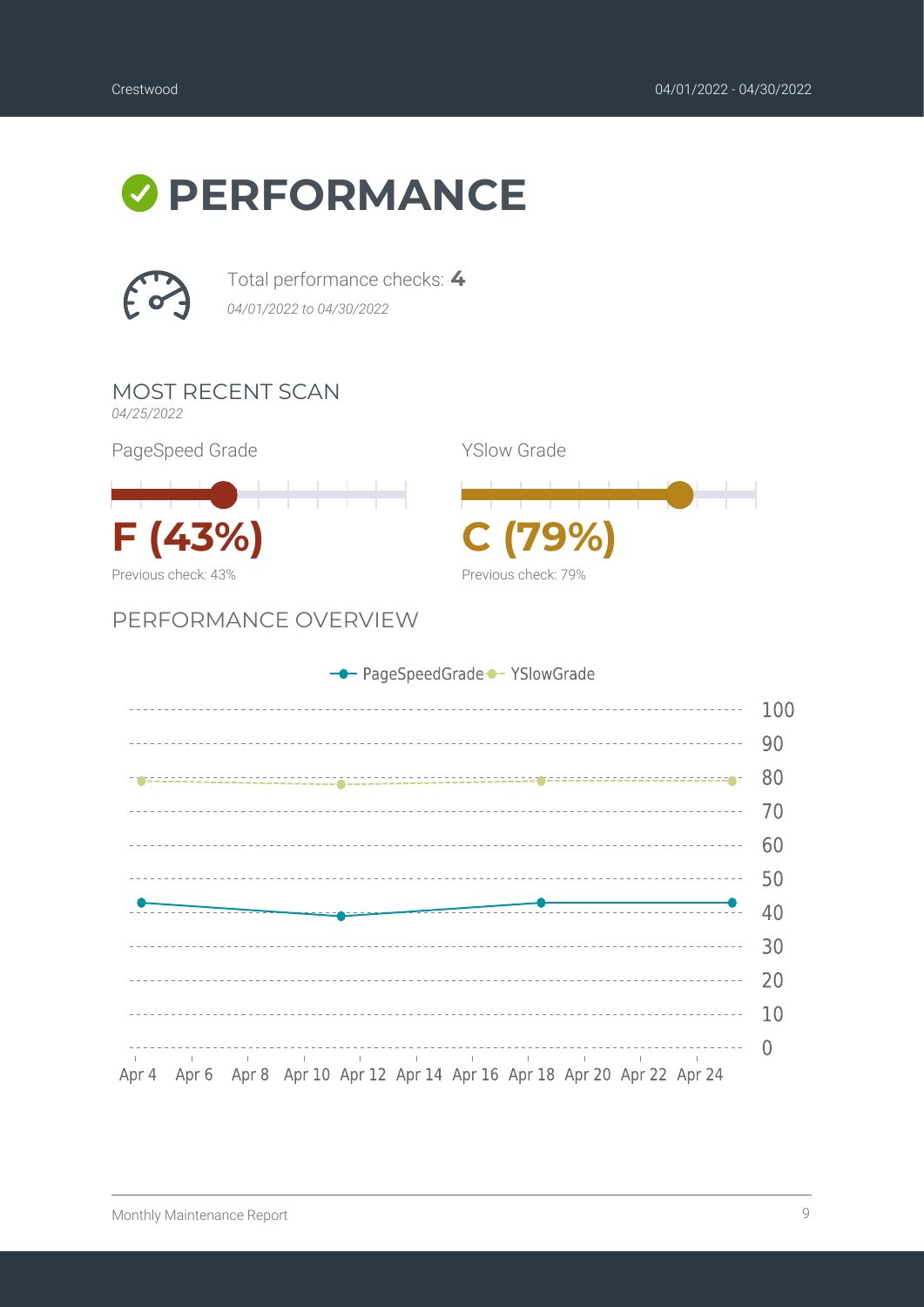### PERFORMANCE HISTORY

| Date             | Load time | PageSpeed | YSlow  |
|------------------|-----------|-----------|--------|
| 04/25/2022 06:06 | $1.22$ s  | F(43%)    | C(79%) |
| 04/18/2022 10:47 | 1.35s     | F(43%)    | C(79%) |
| 04/11/2022 07:48 | 1.78s     | F (39%)   | C(78%) |
| 04/04/2022 05:03 | 1.16s     | F(43%)    | C(79%) |